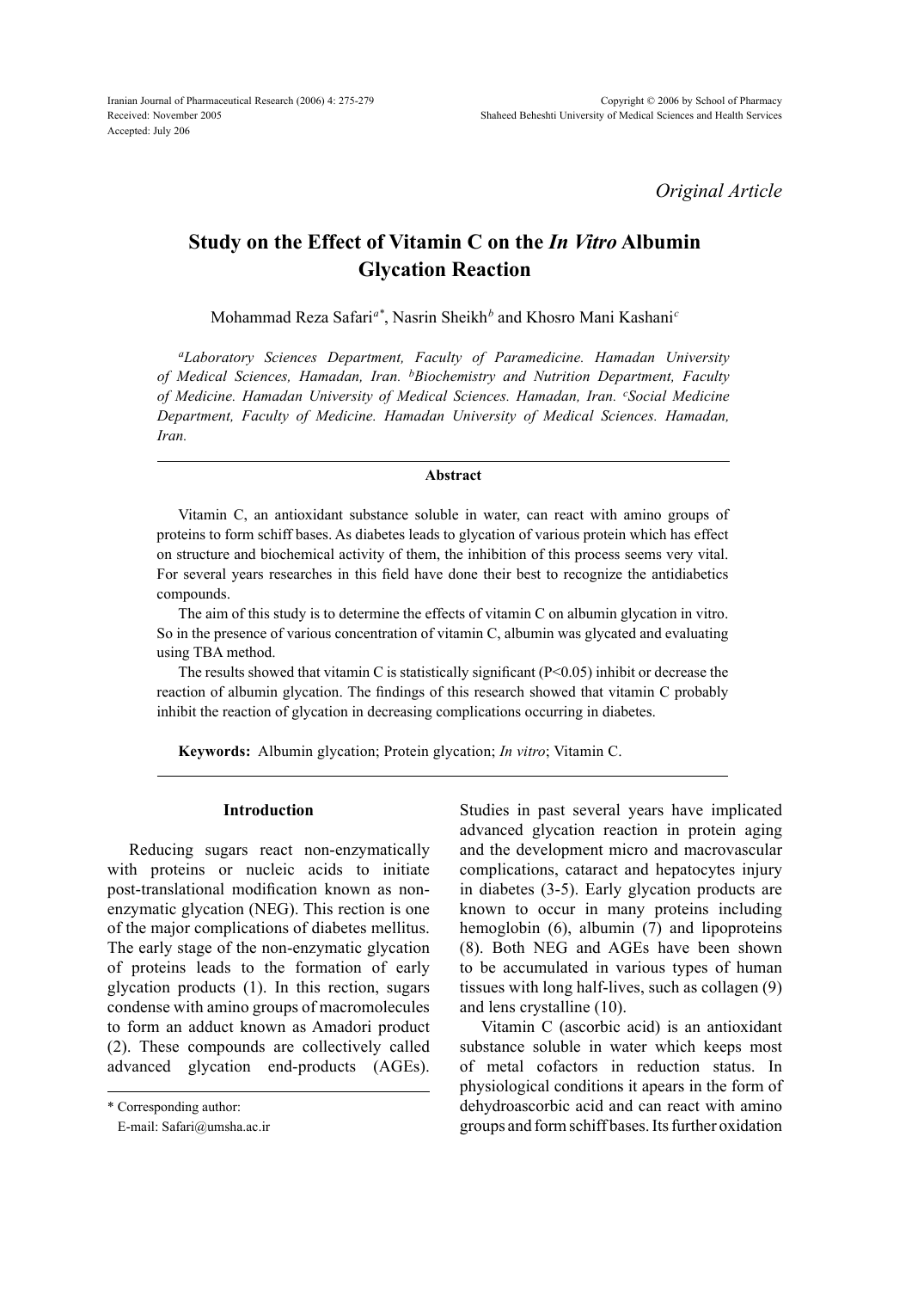product, called diketogulonic acid shows the same reaction (11). Several studies have shown that vitamin C affects on glycation of proteins, for example in a research Akhilender showed that all forms of vitamin C can cause decrease in the process of glycation of various proteins such as collagen (12). Also, Davie et al (13) and Oian et al (14) reported that oral vitamin C inhibited the glycosylation of proteins. It seems that due to structural similarity to glucose, ascorbic acid can be replaced with glucose and affects the glycation of proteins. considering theimportance of vitamin C on metabolism of different biomolecules such as proteins, it seems that the study of the effect of this substance on the process of different reactions of these molecules including glycation should be deeply taken into consideration. In this research the effects of different concentrations of vitamin C on in vitro albumin glycation have been studied.

## **Experimental**

#### **Materials**

Ascorbic acid and all other chemical materials have been obtained from Merck company (Germany) and Sigma company (USA).

# **Methods**

*Test method Preparation and characterization of glycated albumin* The glycated albumin was prepared according to the method of Monnier et al (15), with minor modification. Briefly, 0.15 g/ml of bovine serum albumin was dissolved with 0.1 M D-glucose in 0.3 M sodium phosphate buffer (pH=7.4). This solution was then sterilized by Millipore filtration (pore size 0.45μm) and incubated at 37°C for 72 h in room temperature in constant position. Unmodified bovine serum albumin (BSA) was prepared by incubation in 0.3 M sodium phosphate buffer without any D-glucose for 72 h. The samples were dialyzed against excess 0.01 M PBS (pH=7.4) to remove free glucose, and then applied to an endotoxin-absorption column (Pyrosep, Daicel Chemical, Japan). The column was equilibrated with 0.01 M PBS. 5 mg/ml of the samples were applied onto the column, and then the elution was begun at a flow rate of 0.4 ml/min. The fraction was monitorated at 280 nm in a spectrophotometer.

 *Measuring the level of albumin glycation*  For approving the albumin glycation TBA test was used (16), as follows 1 ml of 20% TCA was added to the above solution and then contifugated for 10 minutes at 300 rpm. The supernatant was discharged. This process was carried out twice. 1 ml phosphate buffer with the above specification and 0.5 ml 0.3 N oxalic acid were added to the sediment and put in boiling conditions in water bath. After the compound got cold to the lab temperature, 0.5 ml of 40% TCA was added to each sample. After centifugating for 10 min at 3000 rpm, the supernatant was separated and 0.5 ml 5% M TBA was added to 1 ml of supernatant solution; then the whole was set in 40 degree water bath for half an h. At the end, the absorbance of the sample was measured at 443 nm. The colorimetric method with TBA is based on the hydrolysis of the glycated proteins using oxalic acid at 100°C yielding 5-hydroxymethyl furfural (5-HMF) which react with TBA. The absorbance was measured at 443nm. 5-HMF was used as standard and glycation of albumin was calculated and expressed as  $\mu$ mol HMF per mg protein.

*Preparing the stock solution of vitamin C* vitamin C solution was prepared with the concentrattion of 1 mol/L in bidistilled water and used as stock solution.

*Determining the effect of ascorbic acid on albumin glycation* comparative studies between the effects of vitamin C on glycated albumin were performed according to the Sakat et al (17). After incubation of glycated albumin with the various concentration of vitamin C (0.1, 1 and 10 μmol/L) at 37°C for 72 h, TBA method was carried out.

All of the experiment stages for each concentrations of ascorbic acid were done as triplet and for getting acceptable result the test was repeated.

#### **Results and Discussion**

In this research the effects of the various concentrations of ascorbic acid on albumin glycation were studied. Various concentrations of ascorbic acid  $(0.1, 1 \text{ and } 10 \text{ } \mu \text{mol/L})$  were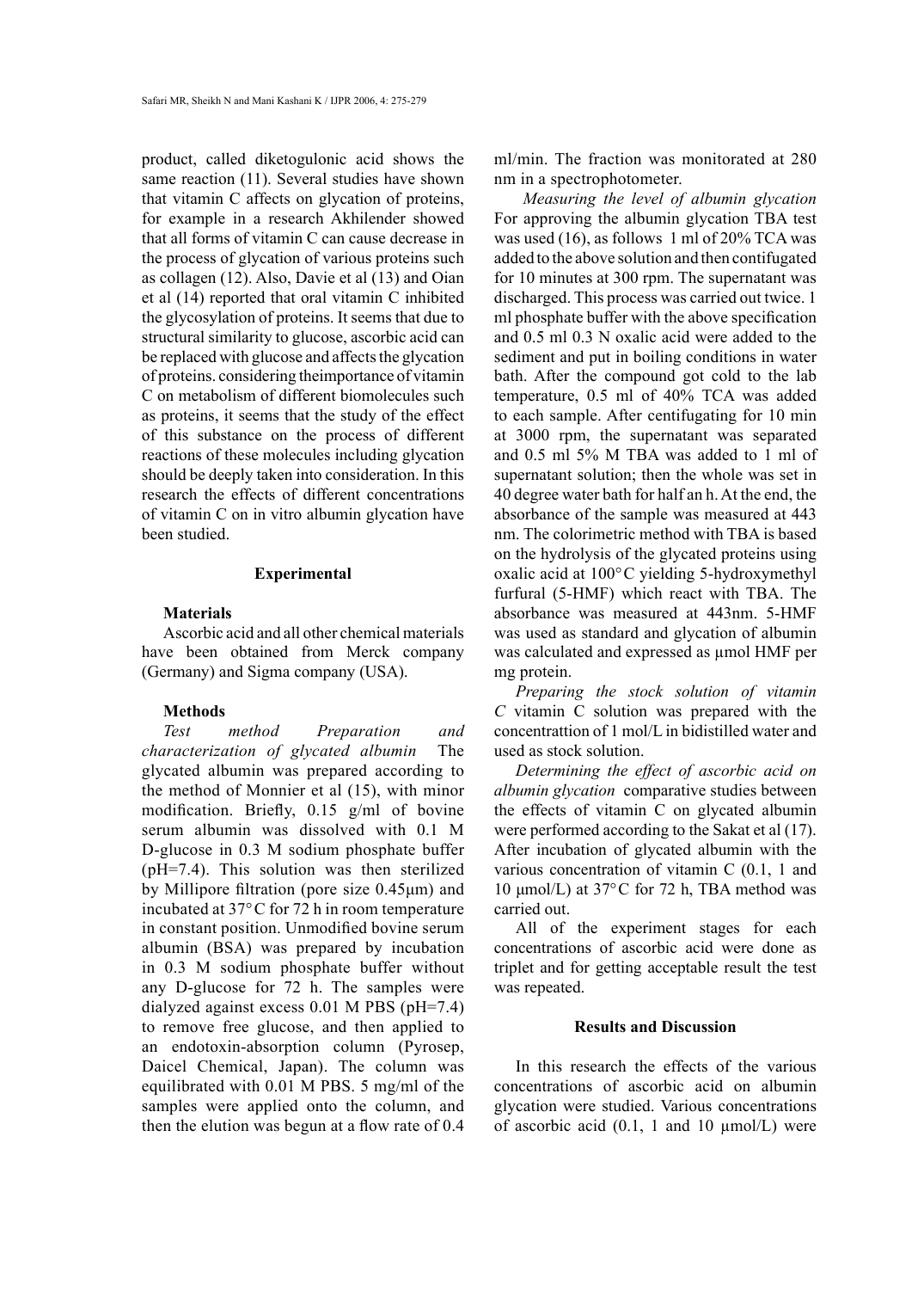| Glucose              | Time of incubation                    |                                       |                                        |  |
|----------------------|---------------------------------------|---------------------------------------|----------------------------------------|--|
|                      | 24 h                                  | 48 h                                  | 72 h                                   |  |
| $0$ (control)<br>100 | $5.02 \pm 0.46$<br>$31.13 \pm 1.77$ * | $21.9 \pm 1.88$<br>$53.23 \pm 2.37^*$ | $23.29 \pm 1.92$<br>$123.25 \pm 7.8^*$ |  |
|                      |                                       |                                       |                                        |  |

**Table 1.** Glycation of albumin (μmol HMF/mg protein) in presence of 100 mM glucose and in different incubation time at 37°C

The data are mean±SD of three separate triplicate experiments.

\* p<0.05 compared to the relevant control.

used in the test and using TBA method the level of albumin glycation was determined. The level of glycation of albumin was measured and the results are summarized in Table 1. As this table shows the albumin was glycated in the presence of glucose and the level of glycation was depended on time of exposure with glucose  $(p < 0.05)$ . The results showed that vitamin C had potential inhibitory effect on albumin glycation, so that the concentrations 0.1, 1 and 10  $\mu$ mol/L had the inhibitory effects of 86.5%, 81.4% and 71.7% respectively (Table 2).The interaction of the different concentrations of vitamin C on inhibiting albumin glycation reaction showed that comparing concentrations of vitamin C in pairs would reveal each pair (0.1, 1 and 10 µmol/L) had statistically significant difference (Table 3).

This study confirmed that vitamin C affects the glycation of proteins. Vitamin C is a compound having two ionizable –OH group ( $pKa_1 = 4.25$ ,  $pKa_2 = 11.8$ ) that usually appears in the form of ascorbate anion in physiologic pH. Because of having carbonyl groups, it shows strong reaction with amino groups and consequently strongly reacts with amino groups of proteins (11). The mechanism of the effects of vitamin C on protein glycation is very complex. Some of the previous observations have shown that vitamin C can compete with glucose for binding to proteins and there by inhibit glycation of them. Also diketogulonic acid form can react with proteins and form ketamine (7, 18). According to Price, Hunt and Khatami's findings vitamin C in different conditions < 80% inhibits protein glycation (19- 21). Davie et al showed that vitamin C could also inhibit hemoglobin protein glycation (13). Also, Kim et al showed that glycated albumin induced cell death in cultured bovine retinal pericytes and antioxidants such as ascorbic acid reduced this cytotoxicity (22). We reported previously that vitamin C at concentrations of  $0.1$ , 1 and 10  $\mu$ mol/L had the inhibitory action on cytotoxic effect of glycated albumin-metal ion transition system on rat hepatocytes, and at concentration 10 µmol/L showed higher effect (23). Considering the fact that the concentrations of vitamin C used in the research are the same as vitamin C concentrations existing in plasma the inhibition of plasma albumin glycation reaction may confirm the possibility that we can use vitamin C for the treatment of diabetes mellitus. Because some of the chronic complications occuring in diabetes are thought to be due mainly to the further reactions of glycated proteins, using the inhibitors could have positive effects in reducing chronic complication occurring in diabetes (24, 25). The evidence have shown glycation is also involved in the normal process of aging (26) therefore long term vitamin C supplementation may even slow down this natural process.

In conclusion, this study has shown that vitamin C reduced the glycation of short-lived proteins such as albumin. Competition of vitamin

Table 2. Comparing the effect of vitamin C on inhibiting albumin glycation reaction in terms of different concentrations<sup>\*</sup>

| Vitamin C concentration | Level of inhibiting of albumin glycation<br>$(mean \pm SD)$ | Standard error of mean | F value               | P value*                   |
|-------------------------|-------------------------------------------------------------|------------------------|-----------------------|----------------------------|
| $10 \mu$ mol/L          | $86.55 \pm 4.84$                                            | 2.79                   | $F = 12.771$<br>(2,6) | $P = 0.007$<br>Significant |
| l umol/L                | $81.40 \pm 1.75$                                            | 2.31                   |                       |                            |
| $0.1 \text{ mmol/L}$    | $71.69 \pm 3.68$                                            | 1.01                   |                       |                            |

\* One way analysis of variance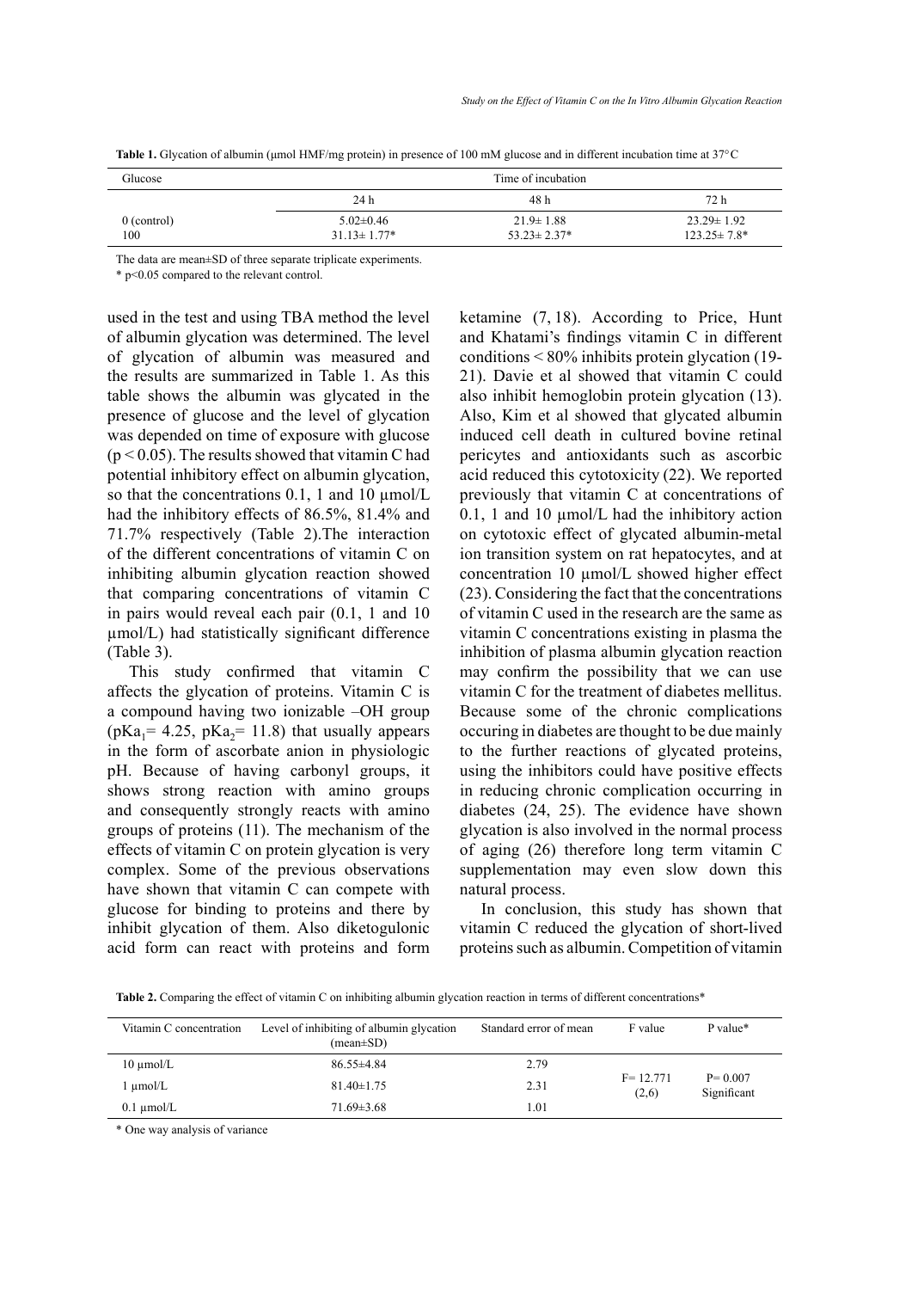| Comparing concentration (1)      | Comparing concentration (2)     | difference of $(mean \pm SD)$ | P value*                     |
|----------------------------------|---------------------------------|-------------------------------|------------------------------|
| VitaminC $(10 \mu \text{mol/L})$ | VitaminC $(1 \mu \text{mol/L})$ | $-14.85\pm2.98$               | Significant<br>$P=0.04$      |
| VitaminC $(10 \mu \text{mol/L})$ | VitaminC (0.1umol/L)            | $-9.7 \pm 2.98$               | $P=0.04$<br>Significant      |
| VitaminC $(1 \mu \text{mol/L})$  | VitaminC $(0.1 \mu$ mol/L       | $5.14 \pm 2.98$               | $P=0.272$<br>Non-Significant |

**Table 3.** Comparison of the different concentrations of Vitamin C in pairson inhibiting albumin glycation reaction in terms of different concentrations\*

\* Tukey HSD test

C with glucose for reaction with protein amino groups appears to be the main explanation for this effect. However, further work is required to investigate in vivo reaction of vitamin C with protein amino groups. We suggest to perform these tests in vivo in order to specify whether vitamin C can be used therapeutically to delay or prevent the chronic complications occurring in diabetes.

These findings showed that vitamin C inhibited the reaction of albumin glycation and probably decreased complications occurring in diabetes

#### **References**

- Pyorala K, Laakso D and Unsitupa M. Diabetes and 1) arteriosclerosis an epidemiologic review. *Diabetes Metab. Rev.* (1987) 3: 463-467
- (2) Still AW. Advanced glycation an important pathological event in diabetic and related ocular disease. *Br. J. Ophtalmol*. (2001) 85: 746-753
- Wendt T, Tanji N, Gou J and Hudson BI. Glucose, (3) glycation and RAGE Implication for amplification of cellular dysfunction in diabetic nephropathy. *J. Am. Soc. Nephrol.* (2003) 14: 1383-1395
- (4) Sen S, Kar M, Roy A and Chakrobati AS. Effect of nonenzymatic glycation on functional properties of hemoglobin. *Biophys. Chem.* (2005) 113: 289- 298
- (5) Sakat N, Meng J and Jimi S. Nonenzymatic glycation and extracatability of collagene in human atherosclerosis. *Atherosclerosis* (2005) 116: 63-70
- (6) Jeffcoate SL. Diabetes control and complications the role of glycated haemoglobin, 25 years olds. *Diabetic Med.* (2004) 21: 657-662
- Mc-Farland K, Catalano JF, Thrope SR and Baynes (7) JW. Nonenzymatic glucosylation of serum proteins in diabetes mellitus. *Diabetes* (2005) 28: 1011-1014
- (8) Knott HM, Brown BE, Davies MJ and Dean RT. Glycation and glycoxidation of low-density lipoprotein by glucose and low-molecular mass aldehydes. *Eur. J. Biochem.* (2003) 270: 3572-3582
- (9) Verziji N, DeGroot J, Thrope SR and Bank RA. Effect of collagen turnover on the accumulation of advanced

glycation end products*. J. Biol. Chem.* (2000) 275: 39027-39031

- $(10)$  Ahmed N. Advanced glycation end products role in pathology of diabetic complications. *Diabetes Res. Clin. Pract.* (2005) 67: 13-21
- Murry RK, Granner DK, Mayes PA and Rodwell VW. (11) Harpers Biochemistry. 24<sup>th</sup> ed. Appleton & Longe, London (1996) 612-613
- $(12)$  Akhilender NK. Vitamin C in human health and disease is still a mystery? An overview. *Nutr. J.* (2003) 2: 7-17
- (13) Davie SJ, Gould BJ and Yudkin JS. Effect of vitamin C on glycosylation of proteins. *Diabetes* (1992) 41: 167-173
- $(14)$  Oian M, Liu M and Eaton JW. Transition metals bind to glycated protein forming redox active glycochelates implications for the pathogenesis of certain diabetic complications. *Biochem. Biophys. Res. Commun.* (1998) 256: 385-389
- (15) Monnier VM. Non-enzymatic glycoslation, the millard reaction and the aging process. *J. Gerontol.* (1990) 45: B105-B109
- (16) Brownlee M, Vlassara H and Cerami A. Nonenzymatic glycosylation and the pathogenesis of diabetic complications. *Ann. Intern. Med.* (1984) 101: 527-537
- $(17)$  Sakat N, Meng J and Jimi S. Nonenzymatic glycation and extracatability of collagene in human atherosclerosis. *Atherosclerosis* (1995) 16: 63-70
- $(18)$  Padayatty SJ and Levine M. New insights into the physiology and pharmacology of vitamin C. *CMAJ*  (2001) 164: 353-355
- $(19)$  Price DL, Rhett PM, Thorpe SR and Baynes JW. Chelating activity of advanced glycation endproduct inhibitors. *J. Biol. Chem.* (2001) 276: 48967-48972
- $(20)$  Hunt JV and Wolff SP. The role of histidine residues in the nonenzymic covalent attachment of glucose and ascorbic acid to protein. *Free Radic. Res. Commun.*  (1991) 14; 279-287
- $(21)$  Khatami M, Suldan Z, David L, Li W and Rockey JH. Inhibitory effects of pyridoxal phosphate, ascorbate and aminoguanidine on nonenzymatic glycosylation*. Life Sci.* (1988) 43: 1725-1731
- $(22)$  Kim J, Kim KS, Shinn JW, Oh YS, Kim HT and Shinn SH. The effect of antioxidants on glycated albumin-induced cytotoxicity in bovine retinal